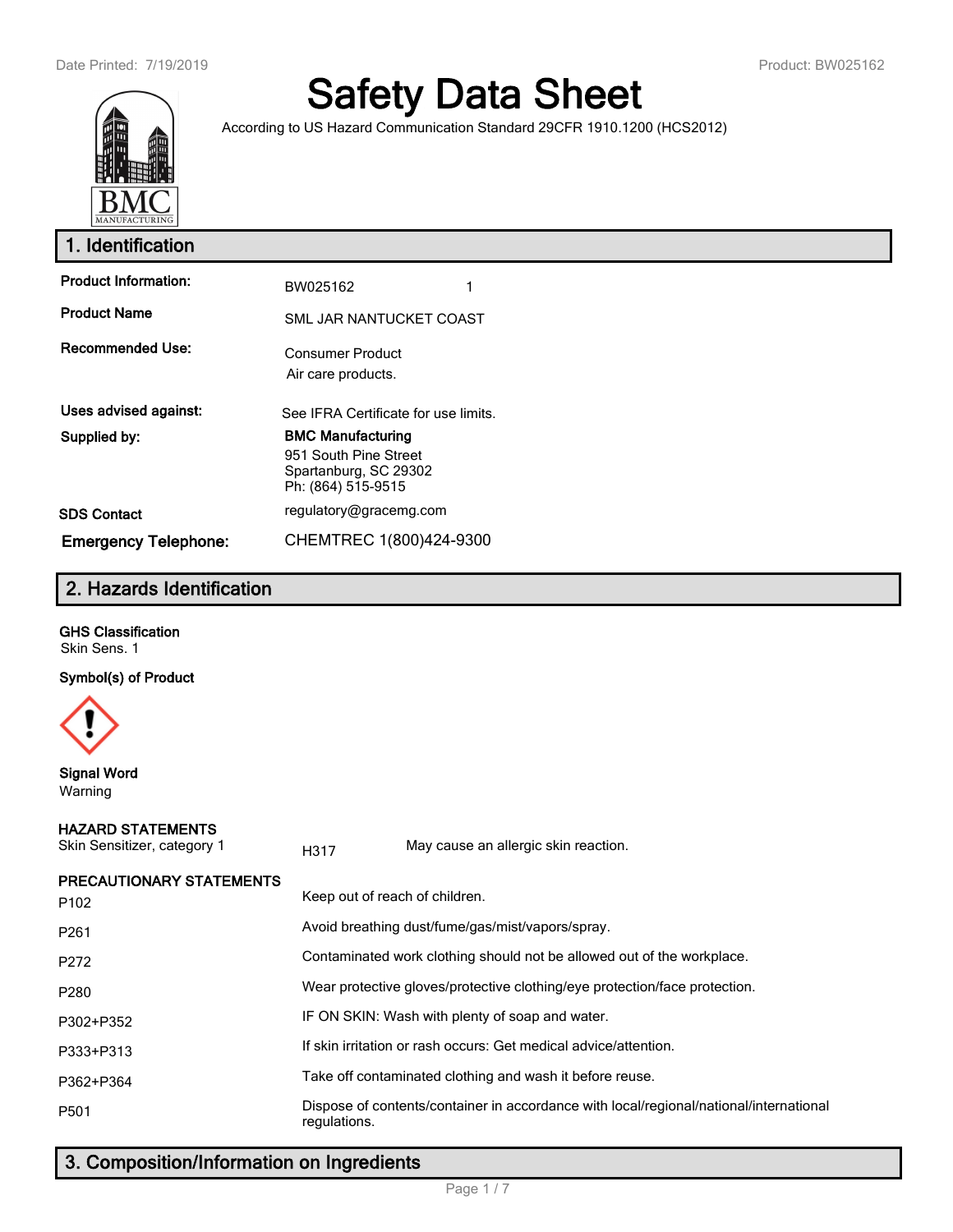| <b>Chemical Name</b>                     | CAS-No.    | Wt. %       | <b>GHSSYMBOLS</b>     | <b>GHSPHRASES</b>    |
|------------------------------------------|------------|-------------|-----------------------|----------------------|
| phenylmethyl benzoate                    | 120-51-4   | $1.0 - 2.5$ | GHS07                 | H302                 |
| Iso E Super                              | 54464-57-2 | $0.1 - 1.0$ | GHS07                 | H315-317             |
| Methyl ionone gamma                      | 127-51-5   | $0.1 - 1.0$ | GHS07                 | H315-317-319         |
| Benzyl salicylate                        | 118-58-1   | $0.1 - 1.0$ | GHS07                 | H317-319             |
| d-Limonene                               | 5989-27-5  | $0.1 - 1.0$ | GHS02-<br>GHS07-GHS08 | H226-304-315-<br>317 |
| 1,4-Dioxacycloheptadecane-5,17-dione     | 105-95-3   | $0.1 - 1.0$ | No Information        | No Information       |
| Helional                                 | 1205-17-0  | $0.1 - 1.0$ | GHS07                 | H317                 |
| Melafleur                                | 68991-97-9 | < 0.1       | GHS07                 | H317                 |
| Terpineol, acetate                       | 8007-35-0  | < 0.1       | No Information        | No Information       |
| Oils, vetiver                            | 8016-96-4  | < 0.1       | GHS07                 | H315-317-319         |
| Jasmone                                  | 488-10-8   | < 0.1       | GHS07                 | H315                 |
| 2(3H)-Furanone, 5-hexyldihydro-5-methyl- | 7011-83-8  | < 0.1       | GHS07                 | H315                 |
| L-Born-2-yl acetate                      | 5655-61-8  | < 0.1       | No Information        | No Information       |
| 3-Hexen-1-ol, benzoate, (Z)-             | 25152-85-6 | < 0.1       | GHS07                 | H317                 |
| Propanoic acid, phenylmethyl ester       | 122-63-4   | < 0.1       | No Information        | No Information       |
| <b>PHYTOL</b>                            | 150-86-7   | < 0.1       | GHS07                 | H315                 |
| Jasmone                                  | 488-10-8   | < 0.1       | GHS07                 | H315                 |

Exact percentages have been withheld as trade secret in accordance with 29 CFR 1910.1200

# **4. First-aid Measures**

**4.1 GENERAL INFORMATION:** Get medical attention if irritation develops and persists.

**4.2.1 EYE CONTACT:** Rinse immediately with plenty of water, also under the eyelids, for at least 15 minutes.

**4.2.2 INGESTION:** Rinse mouth.

**4.2.3 INHALATION:** Move to fresh air.

**4.2.4 SKIN CONTACT:** Wash off immediately with soap and plenty of water. If a person feels unwell or symptoms of skin irritation appear, consult a physician.

**4.3 MOST IMPORTANT SYMPTOMS:** Repeated or prolonged skin contact may cause skin irritation and/or dermatitis and sensitization of susceptible persons.

**4.4 NOTES TO PHYSICIAN:** Treat symptomatically.

## **5. Fire-fighting Measures**

**5.1 EXTINGUISHING MEDIA:** Use extinguishing measures that are appropriate to local circumstances and the surrounding environment.

**5.2 UNSUITABLE EXTINGUISHING MEDIA:** No Information

**5.3 UNUSUAL FIRE AND EXPLOSION HAZARDS:** Hazardous decomposition products formed under fire conditions.

**5.4 SPECIAL FIRE FIGHTING PROCEDURES:** Standard procedure for chemical fires.

**5.5 FIRE FIGHTING EQUIPMENT:** In the event of fire, wear self-contained breathing apparatus.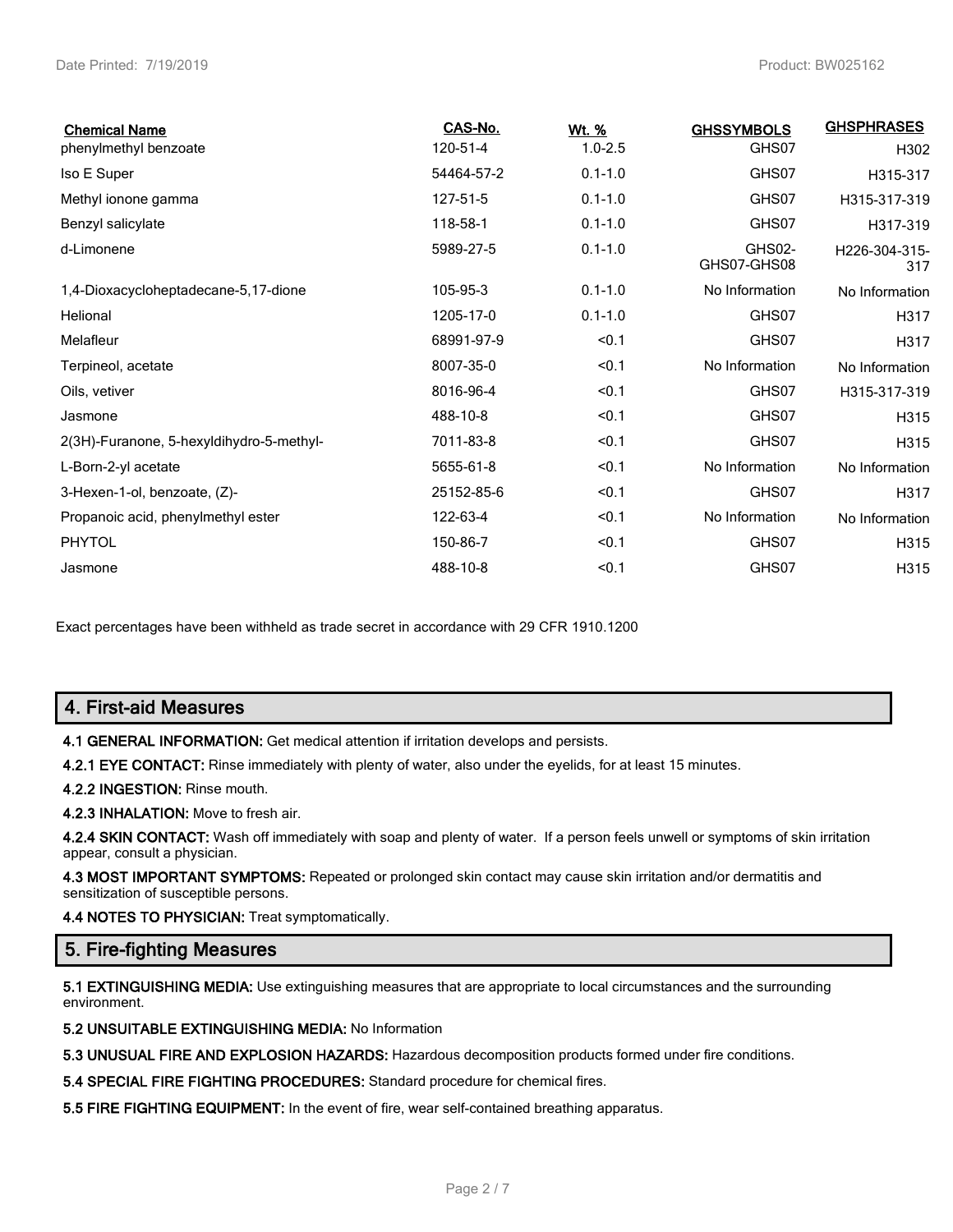#### **6. Accidental Release Measures**

**6.1 PERSONAL PRECAUTIONS, EQUIPMENT AND PROCEDURES :** Use personal protective equipment. Prevent further leakage or spillage if safe to do so.

**6.2 ENVIRONMENTAL PRECAUTIONS:** Do not empty into drains. Do not allow material to contaminate ground water system.

**6.3 METHODS FOR MATERIAL CONTAINMENT AND CLEANUP:** Take up mechanically and collect in suitable container for disposal. Dispose of material in accordance with all federal, state and local regulations.

## **7. Handling and Storage**

**7.1.1 SAFE HANDLING:** Handle in accordance with good industrial hygiene and safety practice.

**7.1.2 HYGENIC PRACTICES:** When using do not eat or drink. Contaminated work clothing should not be allowed out of the workplace. Do not smoke.

**7.2 STORAGE:** Keep container closed when not in use.

## **8. Exposure Controls/Personal Protection**

# **8.1 Occupational Exposure Limits**

| <b>Chemical Name</b>            | <b>ACGIH TLV-TWA</b> | <b>ACGIH-TLV STEL</b> | <b>OSHA PEL-TWA</b> | <b>OSHA PEL-CEILING</b> |
|---------------------------------|----------------------|-----------------------|---------------------|-------------------------|
| 2,6-Di-tert-butyl-p-cresol      | $2 \text{ mg/m}$     | N.E.                  | N.E.                | N.E.                    |
| Geranial                        | 5 ppm                | N.E.                  | N.E.                | N.E.                    |
| Neral                           | 5 ppm                | N.E.                  | N.E.                | N.E.                    |
| beta-Pinene                     | 20 ppm               | N.E.                  | N.E.                | N.E.                    |
| a-Pinene                        | 20 ppm               | N.E.                  | N.E.                | N.E.                    |
| Camphor                         | 2 ppm                | 3 ppm                 | $2 \text{ mg/m}$    | N.E.                    |
| acetic acid, phenylmethyl ester | $10$ ppm             | N.E.                  | N.E.                | N.E.                    |

**Further Advice: MEL = Maximum Exposure Limit OES = Occupational Exposure Standard SUP = Supplier's Recommendation Sk = Skin Sensitizer N.E. = Not Established**

**8.2 ENGINEERING CONTROLS:** Ensure adequate ventilation, especially in confined areas.

#### **8.3 Personal Protective Equipment**

**8.3.1 RESPIRATORY PROTECTION:** No Information

**8.3.2 SKIN PROTECTION:** Wear appropriate chemical resistant gloves.

**8.3.3 EYE PROTECTION:** Safety glasses.

**8.3.4 OTHER PROTECTIVE EQUIPMENT:** No Information

#### **9. Physical and Chemical Properties**

| Appearance:<br>Odor:<br>Density, g/cm3:<br>Freeze Point, °C:<br><b>Solubility in Water:</b> | No Information<br>No Information<br>0.000<br>No Information<br>No Information | <b>Physical State:</b><br><b>Odor Threshold:</b><br>pH:<br>Viscosity:<br>Partition Coefficient, n-octanol/water: | Solid<br>No Information<br>No Information<br>No Information<br>No Information |
|---------------------------------------------------------------------------------------------|-------------------------------------------------------------------------------|------------------------------------------------------------------------------------------------------------------|-------------------------------------------------------------------------------|
| Decomposition Temperature, °C:                                                              | No Information                                                                | <b>Flammability Limits, %:</b>                                                                                   | $0.0 - 0.0$                                                                   |
| Boiling Range, °C:                                                                          | $0 - 0$                                                                       | Flash Point, °C:                                                                                                 | 100                                                                           |
| <b>Evaporation Rate:</b>                                                                    | No Information                                                                | Auto-Ignition Temperature, °C                                                                                    | No Information                                                                |
| <b>Vapor Density:</b>                                                                       | No Information                                                                | Vapor Pressure, mmHg:                                                                                            | No Information                                                                |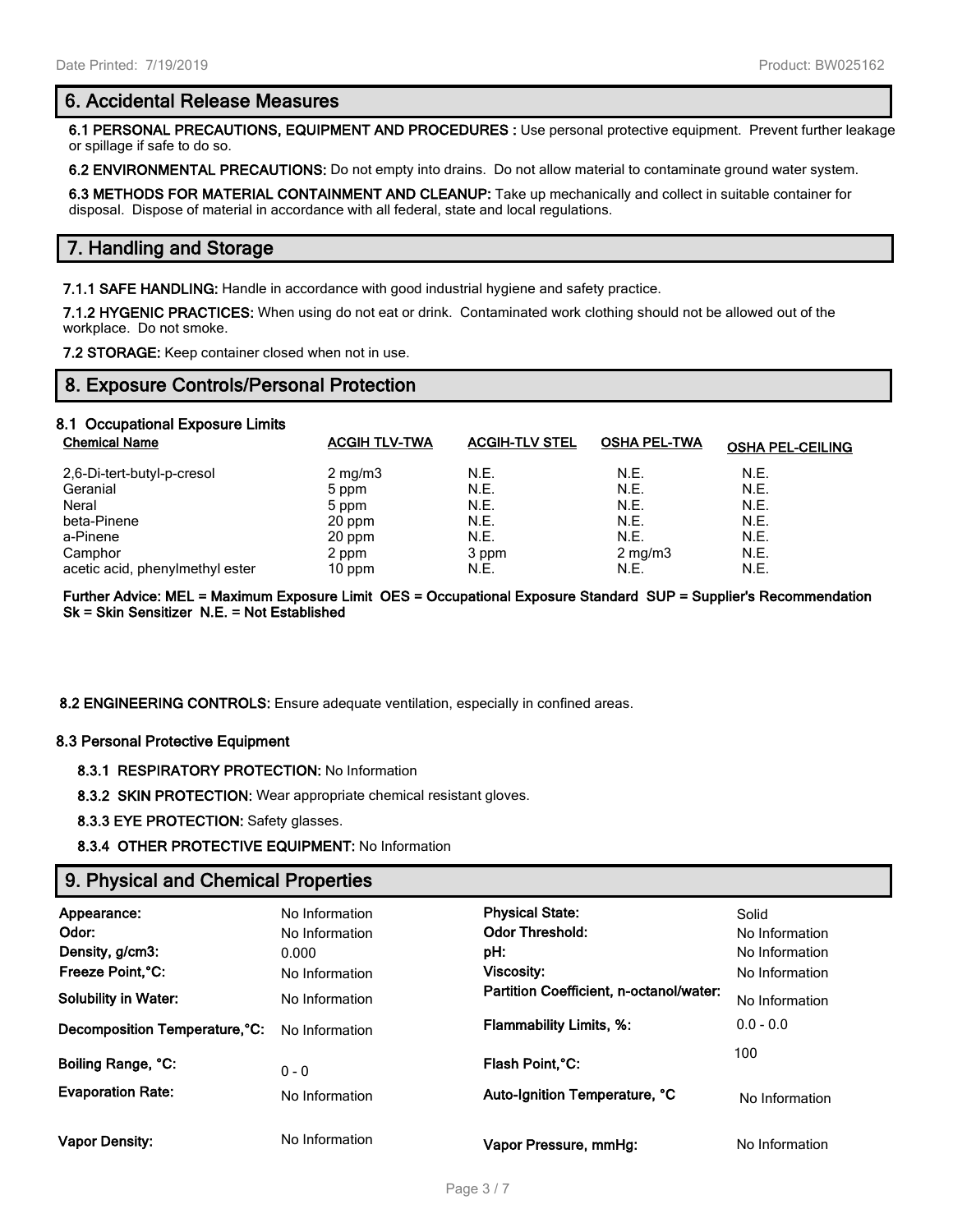# **10. Stability and Reactivity**

**10.1 REACTIVITY :** None reasonably foreseeable.

**10.2 STABILITY:** Stable under normal conditions.

**10.3 HAZARDOUS POLYMERIZATION:** Hazardous polymerization does not occur.

**10.4 CONDITIONS TO AVOID:** Keep away from heat and flame.

**10.5 INCOMPATIBILITY:** Strong oxidizing agents.

**10.6 HAZARDOUS DECOMPOSITION PRODUCTS:** Under conditions giving incomplete combustion, hazardous gases produced may consist of carbon monoxide, carbon dioxide and unburned hydrocarbons (smoke)

# **11. Toxicological Information**

#### **11.1 ACUTE TOXICITY**

**The following values are calculated based on chapter 3.1 of the GHS document. The product itself has not been tested.**

#### **ATE ORAL ATE DERMAL**

44,150 mg/kg 353,201 mg/kg

**11.1.1 EYE CONTACT:** Direct eye contact may cause irritation.

**11.1.2 INGESTION:** No adverse effects expected.

**11.1.3 INHALATION:** No adverse effects expected.

**11.1.4 SKIN CONTACT:** May cause an allergic skin reaction.

**11.1.5 TARGET ORGAN TOXICITY- ACUTE:** No adverse effects expected.

#### **11.2 CHRONIC TOXICITY**

**11.2 1 TARGET ORGAN TOXICITY - CHRONIC:** No adverse effects expected.

**11.2.2 SENSITIZATION:** Repeated or prolonged contact causes sensitization, asthma and eczemas.

**11.2.3 REPRODUCTIVE TOXICITY:** No adverse effects expected.

**11.2.4 GERM CELL MUTAGENICITY:** No adverse effects expected.

**11.2.5 CARCINOGENICITY:** No adverse effects expected.

This product does not contain any carcinogens as listed by OSHA, IARC, or NTP at >0.01%.

#### **12. Ecological Information**

**12. Ecological Information:** No Information

#### **13. Disposal Information**

**13. Disposal Information:** No Information

**13.2 DISPOSAL METHOD:** Dispose of in accordance with local regulations.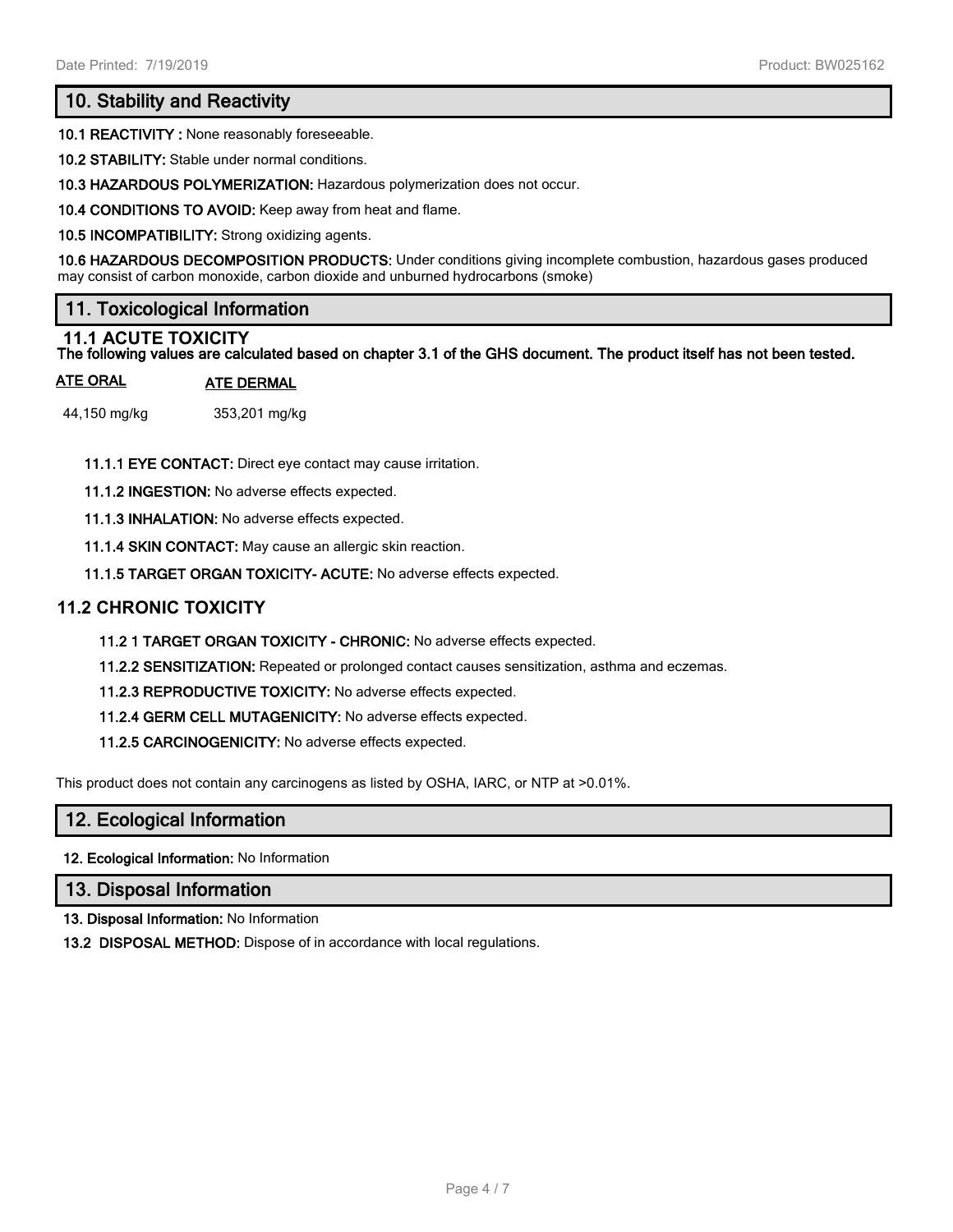#### **14. Transport Information**

# **DOT Ground Transport DOT UN/NA Number: Shipping Name: Class:** Not Regulated **Packing Group: Environmentally Hazardous: Non-Bulk (<450L): Not Regulated for Transport Per exceptions:** Not Applicable **Air Transport DOT UN/NA Number:** N/A Not Regulated **Shipping Name: Class: Packing Group:** N/A N/A No Information **Environmentally Hazardous: Special Provisions:** N/A **Limited Quantity: Bulk Package:** No Information **Sea Transport DOT UN/NA Number:** N/A **Proper Shipping Name:** Not Regulated **Hazard Class: Packing Group:** N/A N/A **Limited Quantity/Excepted Quantity:** N/A **Marine Pollutant:** No **Special Provisions:** N/A **EmS Code:** N/A

# **15. Regulatory Information**

# **U.S. Federal Regulations:**

#### **CERCLA - SARA Hazard Category**

This product has been reviewed according to the EPA 'Hazard Categories' promulgated under Sections 311 and 312 of the Superfund Amendment and Reauthorization Act of 1986 (SARA Title III) and is considered, under applicable definitions, to meet the following categories:

Respiratory or Skin Sensitization

#### **SARA SECTION 313:**

This product contains the following substances subject to the reporting requirements of Section 313 of Title III of the Superfund Amendment and Reauthorization Act of 1986 and 40 CFR part 372:

No Sara 313 components exist in this product.

#### **TOXIC SUBSTANCES CONTROL ACT:**

**This product contains the following chemical subtances not listed on the United States TSCA inventory:**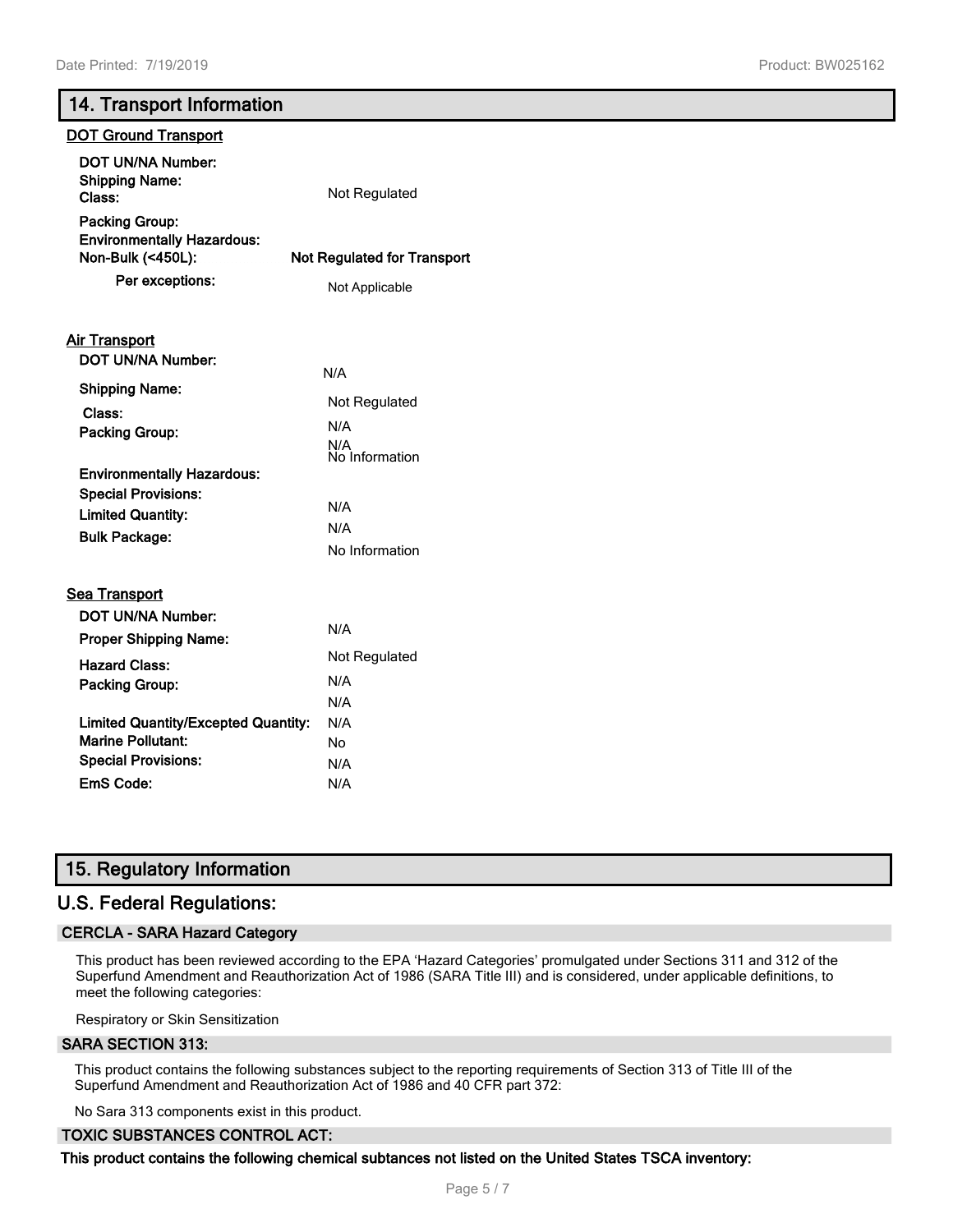| <b>Chemical Name</b>              | CAS-No.   |
|-----------------------------------|-----------|
| No Chemical Name Found            | Mixture   |
| No Chemical Name Found            | Mixture   |
| (E)-3,7-Dimethylocta-1,3,6-triene | 3779-61-1 |

This product contains the following chemical substances subject to the reporting requirements of TSCA 12(B) if exported from the United States:

#### **Chemical Name CAS-No.**

No Chemical Name Found Mixture Mixture Mixture

## **U.S. State Regulations: MASSACHUSETTS RIGHT-TO-KNOW**

The following components are in the product at  $> 1\%$ 

None

# **PENNSYLVANIA RIGHT-TO-KNOW**

The following non-hazardous ingredients are present in the product at greater than 3%.

None

## **CALIFORNIA PROPOSITION 65 CARCINOGENS**

Warning: The following ingredients present in the product are known to the state of California to cause Cancer.

#### **Chemical Name CAS-No.**

Estragole (as part of a natural complex substance) 140-67-0<br>Myrcene (as part of a natural complex substance) 123-35-3 Myrcene (as part of a natural complex substance)

#### **CALIFORNIA PROPOSITION 65 REPRODUCTIVE TOXINS**

Warning: The following ingredients present in the product are known to the state of California to cause birth defects, or other reproductive hazards.

No Proposition 65 Reproductive Toxins exist in this product.

# **16. Other Information**

| <b>Revision Date:</b>                                                         | 7/19/2019                                                                                                                                                                                                   |                                                                                                                                                                                                                                 |                    |      | <b>Supersedes Date:</b>     | 5/1/2019 |
|-------------------------------------------------------------------------------|-------------------------------------------------------------------------------------------------------------------------------------------------------------------------------------------------------------|---------------------------------------------------------------------------------------------------------------------------------------------------------------------------------------------------------------------------------|--------------------|------|-----------------------------|----------|
| <b>Reason for revision:</b>                                                   | 15 - Regulatory Information<br>Revision Statement(s) Changed                                                                                                                                                | Substance and/or Product Properties Changed in Section(s):<br>03 - Composition/Information on Ingredients<br>Substance Chemical Name Changed<br>Substance Regulatory CAS Number Changed<br>Substance Hazard Threshold % Changed |                    |      |                             |          |
| Datasheet produced by:                                                        | <b>Regulatory Department</b>                                                                                                                                                                                |                                                                                                                                                                                                                                 |                    |      |                             |          |
| <b>HMIS Ratings:</b>                                                          |                                                                                                                                                                                                             |                                                                                                                                                                                                                                 |                    |      |                             |          |
| Health:<br>N.I.                                                               | <b>Flammability:</b>                                                                                                                                                                                        | N.I.                                                                                                                                                                                                                            | <b>Reactivity:</b> | N.I. | <b>Personal Protection:</b> | N.I.     |
| <b>Volatile Organic Compounds, %</b>                                          |                                                                                                                                                                                                             |                                                                                                                                                                                                                                 | 0.00               |      |                             |          |
| <b>NON EXEMPT VOC %</b>                                                       |                                                                                                                                                                                                             |                                                                                                                                                                                                                                 | 0.00               |      |                             |          |
| Text for GHS Hazard Statements shown in Section 3 describing each ingredient: |                                                                                                                                                                                                             |                                                                                                                                                                                                                                 |                    |      |                             |          |
| H <sub>226</sub><br>H302<br>H304<br>H315<br>H317<br>H319                      | Flammable liquid and vapour.<br>Harmful if swallowed.<br>May be fatal if swallowed and enters airways.<br>Causes skin irritation.<br>May cause an allergic skin reaction.<br>Causes serious eve irritation. |                                                                                                                                                                                                                                 |                    |      |                             |          |